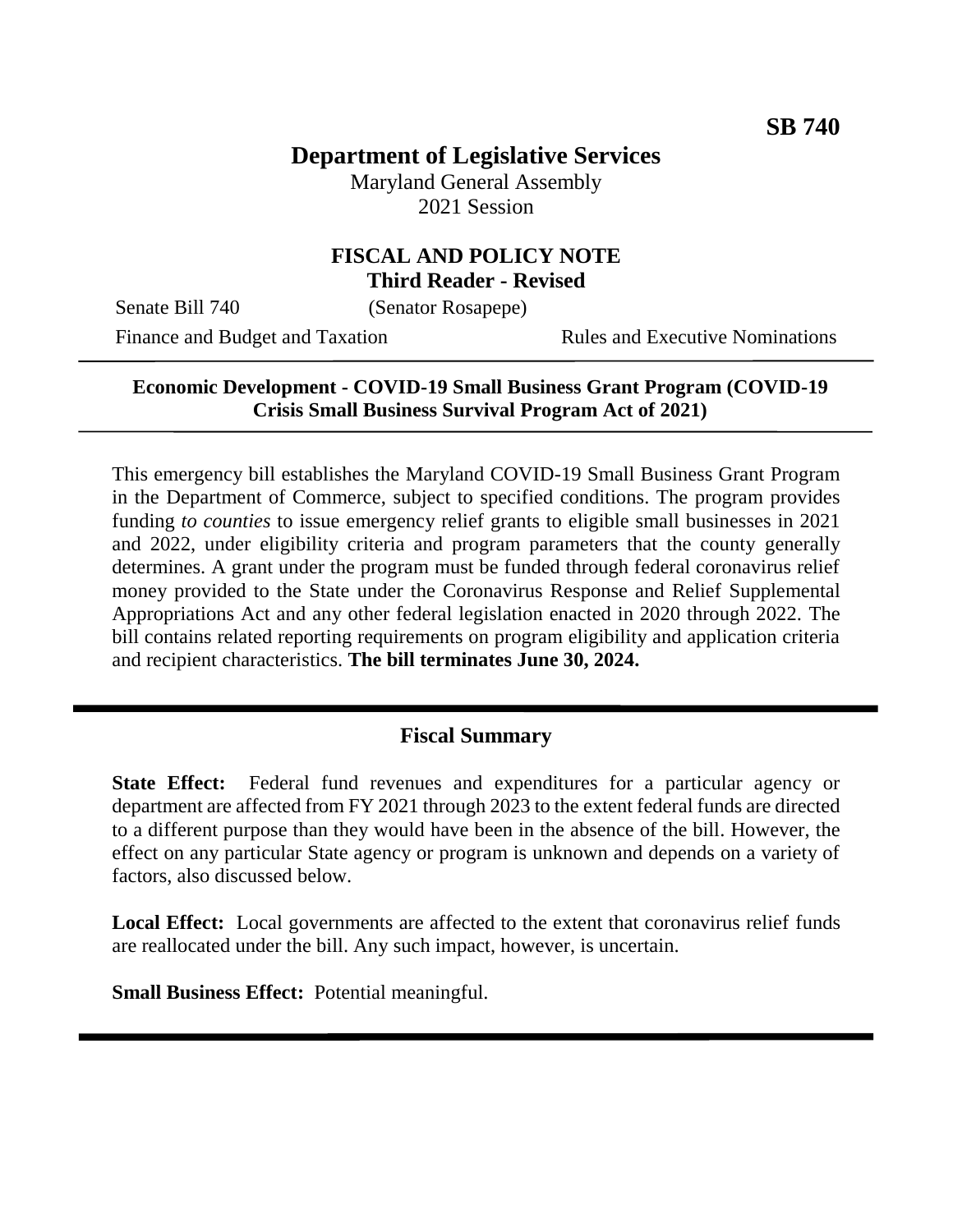## **Analysis**

**Bill Summary:** The purpose of the program is to provide funding to counties to issue emergency relief funding during calendar 2021 and 2022 for small businesses located in the county that have experienced at least a 25% reduction in gross receipts during the COVID-19 pandemic resulting from either (1) local, State, or federal COVID-19 quarantine rules or (2) market forces.

A county may apply to Commerce for a distribution under the program and may designate a county entity to receive and distribute the funds. Generally, the county may establish eligibility and application requirements for grants and their use; however, a county is required to provide an additional 10% to a business participating in the work sharing unemployment insurance (UI) program. Subject to these provisions, Commerce must distribute to each county a portion of funds from the program on a per capita basis.

### **Current Law:**

### *COVID-19 Business Relief*

In response to COVID-19, several State agencies have administered a variety of programs to assist businesses, including small businesses, using federal and State funding sources. For example, Commerce administered a total of \$380.0 million in COVID-19 relief program funding in fiscal 2020 and 2021. The vast majority of the funding was provided in nearly equal amounts from the Coronavirus Aid, Relief, and Economic Security Act and the Rainy Day Fund. The operating budget analysis for Commerce, available on the Department of Legislative Services website, contains a thorough discussion of the use of these funds.

The American Rescue Plan Act of 2021, signed into law in March 2021, among many other actions, provides significant funding to states to mitigate the fiscal effects stemming from the public health emergency with respect to COVID-19. A preliminary estimate of the funding available to Maryland under this provision is approximately \$3.9 billion, although there are some limitations to the use of the funds.

For an overview of the effects of COVID-19, including previous federal funding for Maryland to address the pandemic, see the **Appendix – COVID-19**.

#### *Work Sharing Program*

SB 740/ Page 2 The State has adopted an optional Short-Time Compensation Program, more commonly known as work sharing, as allowed under federal law. Maryland employers who participate in work sharing can retain employees by temporarily reducing the hours of work among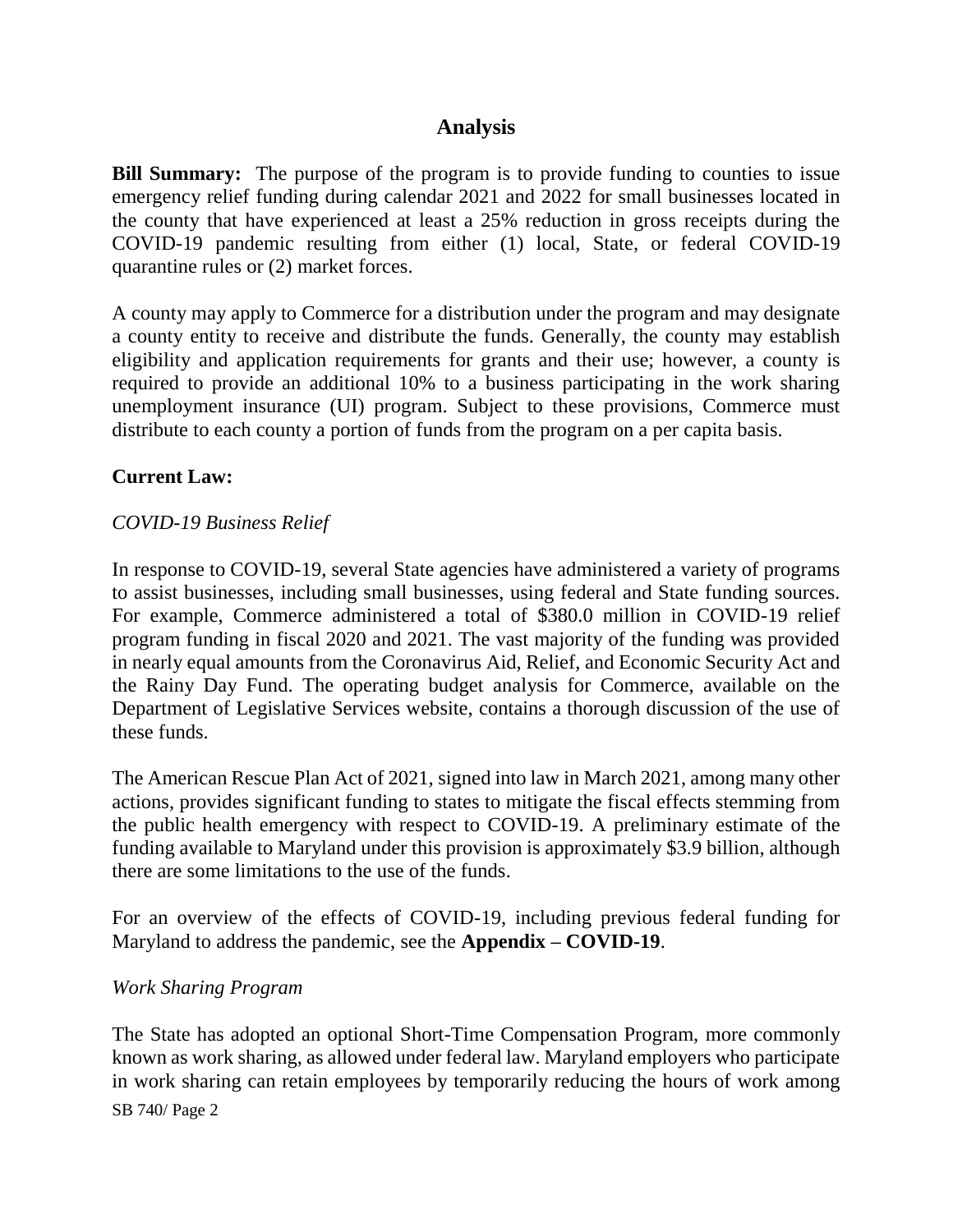employees within an affected unit. The employees with reduced work hours receive partial UI benefits – the same percentage as the hourly reduction – to supplement lost wages. For example, an employer could reduce hours by 20%, and then those affected employees would be entitled to 80% of their normal earnings, plus 20% of their UI benefit.

**State Fiscal Effect:** This estimate assumes that, consistent with the bill's requirement that grants be provided with federal funds, no State funds are provided to the program. As discussed above, there are significant federal coronavirus relief funds available to the State. Therefore, the bill potentially alters and limits the uses of federal coronavirus relief funds in calendar 2021 and 2022. However, the bill does not contain a mandate; any funding for the program would be discretionary.

Accordingly, federal fund revenues and expenditures for a particular State agency are affected from fiscal 2021 through 2023 to the extent federal funding is directed to a different purpose than would happen in the absence of the bill. Any such impact, however, largely depends on (1) whether funds are actually provided to the program in the bill; (2) the extent to which any reallocated funds are used differently than they otherwise would have been; and (3) any differences in required staffing or other administrative expenses.

For example, it is conceivable that Commerce would otherwise receive similar levels of funding for small business relief programs in the absence of the bill and, therefore, revenues and expenditures for the department would be largely unaffected.

**Local Fiscal Effect:** Local revenues and expenditures are affected in much the same way as described above – the impact largely depends on how reallocated funds would have otherwise been used and the number of counties that apply for assistance. For context, since funds must be allocated on a per capita basis, **Exhibit 1** shows the absolute and relative populations of the counties and Baltimore City.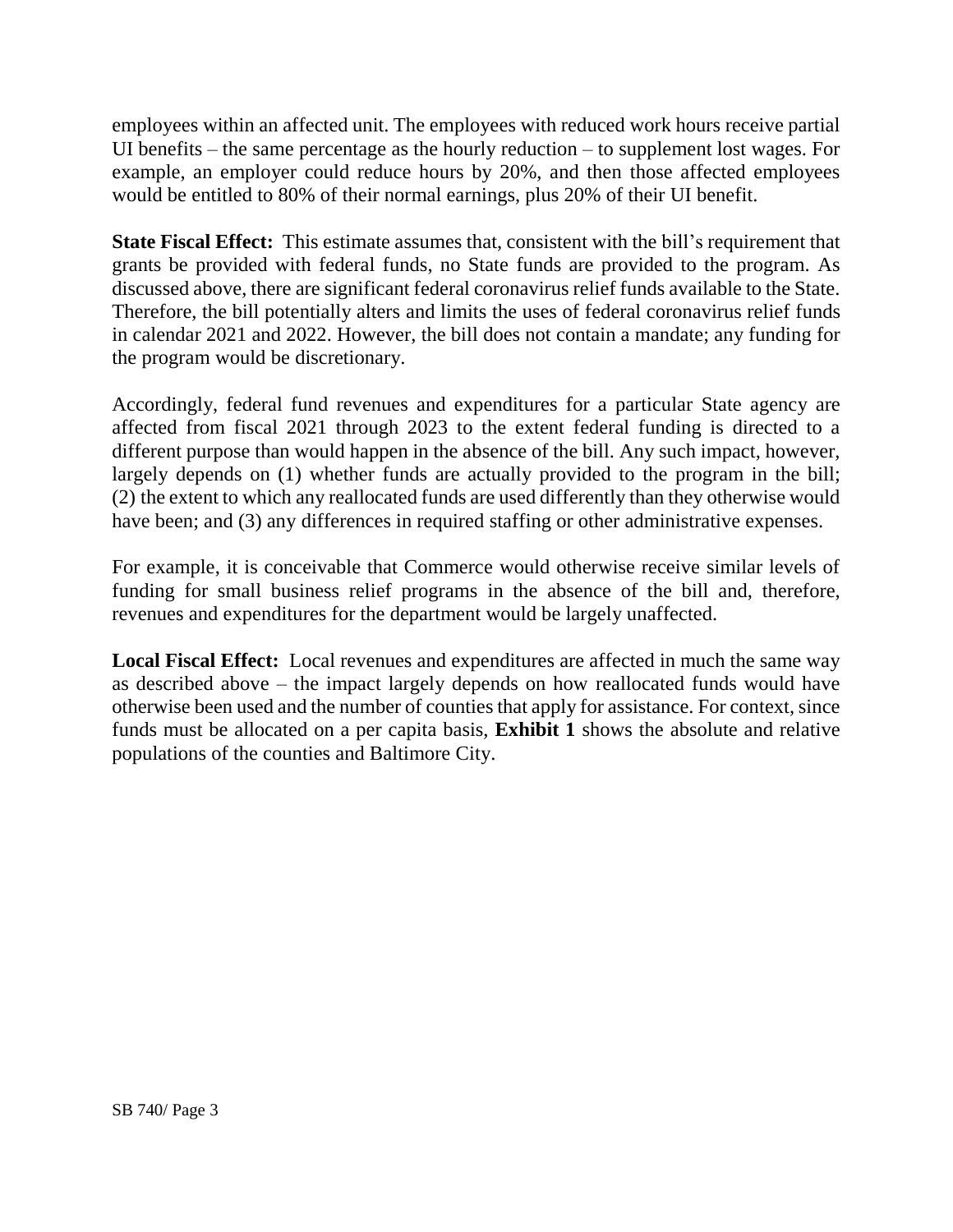| County                | <b>Population</b> | % Population |
|-----------------------|-------------------|--------------|
| Allegany              | 70,416            | 1.2%         |
| Anne Arundel          | 579,234           | 9.6%         |
| <b>Baltimore City</b> | 593,490           | 9.8%         |
| <b>Baltimore</b>      | 827,370           | 13.7%        |
| Calvert               | 92,525            | 1.5%         |
| Caroline              | 33,406            | 0.6%         |
| Carroll               | 168,447           | 2.8%         |
| Cecil                 | 102,855           | 1.7%         |
| Charles               | 163,257           | 2.7%         |
| Dorchester            | 31,929            | 0.5%         |
| Frederick             | 259,547           | 4.3%         |
| Garrett               | 29,014            | 0.5%         |
| Harford               | 255,441           | 4.2%         |
| Howard                | 325,690           | 5.4%         |
| Kent                  | 19,422            | 0.3%         |
| Montgomery            | 1,050,688         | 17.4%        |
| Prince George's       | 909,327           | 15.0%        |
| Queen Anne's          | 50,381            | 0.8%         |
| St. Mary's            | 113,510           | 1.9%         |
| Somerset              | 25,616            | 0.4%         |
| Talbot                | 37,181            | 0.6%         |
| Washington            | 151,049           | 2.5%         |
| Wicomico              | 103,609           | 1.7%         |
| Worcester             | 52,276            | 0.9%         |
| <b>Total</b>          | 6,045,680         | 100%         |

| <b>Exhibit 1</b>                                         |
|----------------------------------------------------------|
| <b>Population – Maryland Counties and Baltimore City</b> |
| <b>July 1, 2019</b>                                      |

Source: U.S. Census Bureau

**Small Business Effect:** Small businesses are affected in much the same way as local governments – that is, they are affected to the extent that the bill reallocates funding to or from particular small businesses.

# **Additional Information**

**Prior Introductions:** None.

SB 740/ Page 4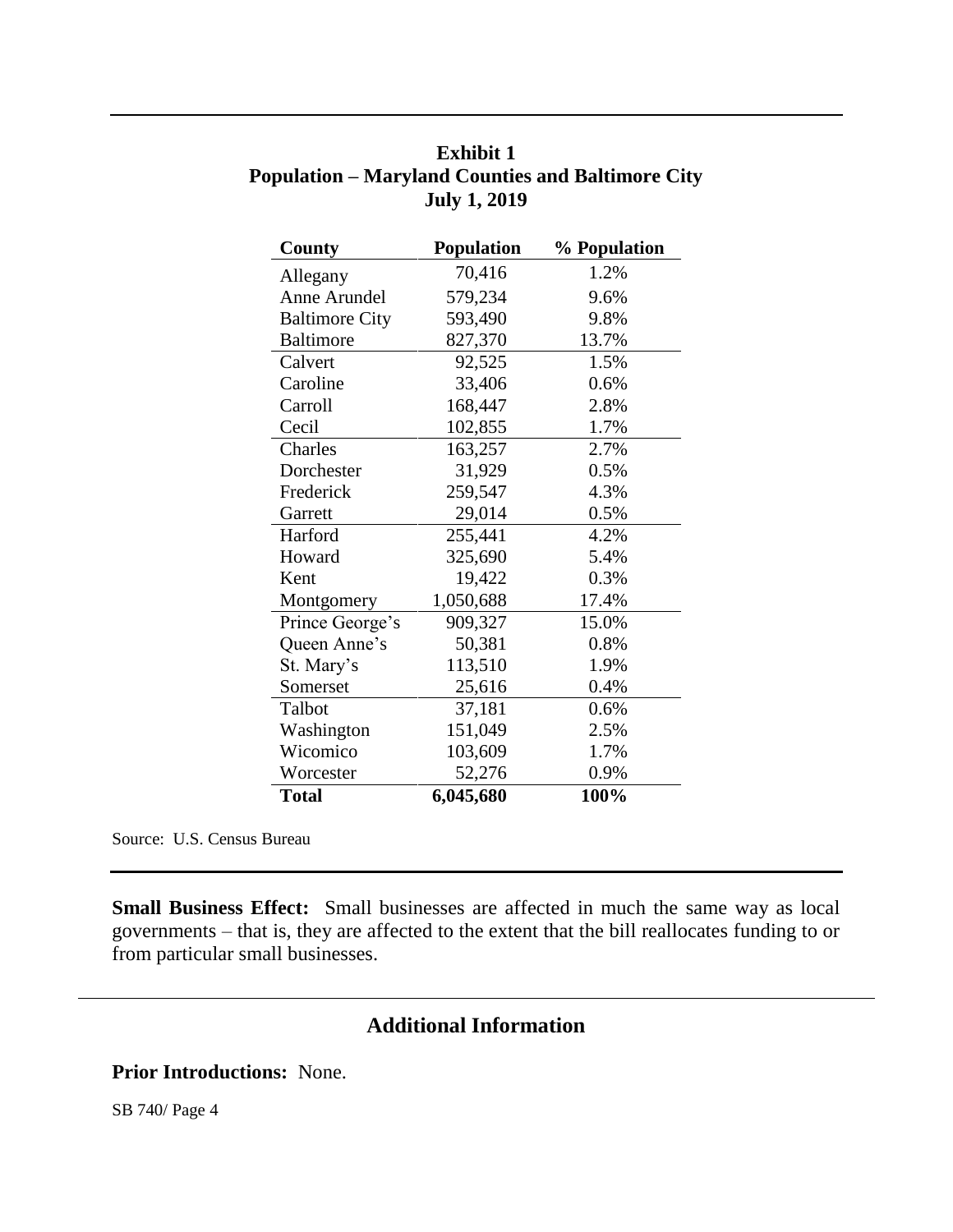**Designated Cross File:** None.

**Information Source(s):** Department of Commerce; Montgomery and Prince George's counties; U.S. Census Bureau; Department of Legislative Services

| <b>Fiscal Note History:</b> | First Reader - March 12, 2021            |
|-----------------------------|------------------------------------------|
| rh/vlg                      | Third Reader - April 8, 2021             |
|                             | Revised - Amendment(s) - April $8, 2021$ |

Analysis by: Stephen M. Ross Direct Inquiries to:

(410) 946-5510 (301) 970-5510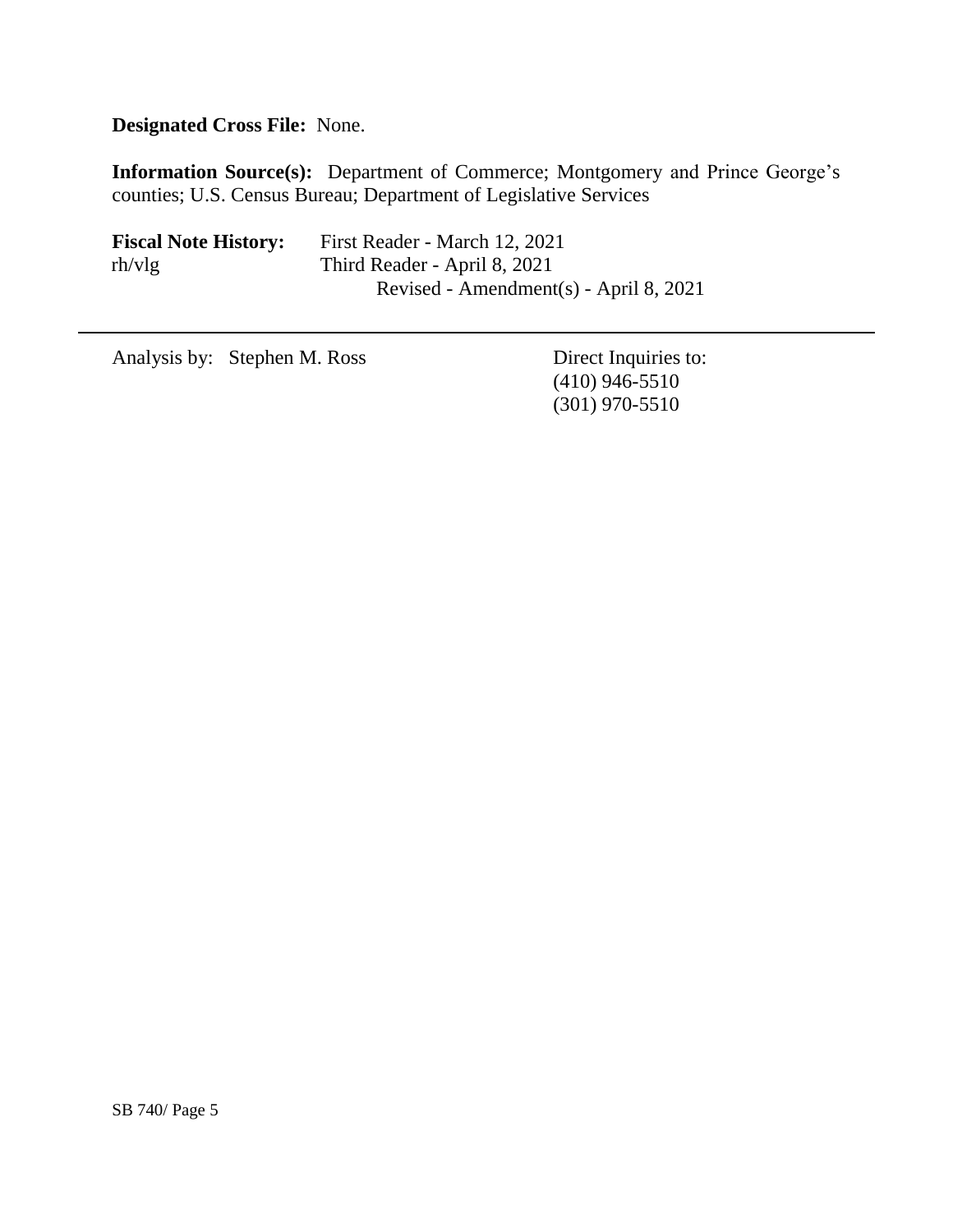In December 2019, a novel strain of coronavirus known as severe acute respiratory syndrome coronavirus 2 emerged in Wuhan, China. Coronavirus disease (COVID-19) is an infectious disease caused by this virus. As the number of cases spread globally by March 2020, the World Health Organization declared COVID-19 a pandemic.

### *Testing, Cases, and Deaths in Maryland*

Maryland's first three confirmed cases of COVID-19 were recorded on March 6, 2020, with the first two deaths occurring March 16, 2020. As of January 27, 2021, Maryland reported a total of 346,559 confirmed cases, 31,468 individuals ever hospitalized, and 6,821 confirmed deaths. The jurisdictions with the highest number of cases have been Prince George's, Montgomery, and Baltimore counties and Baltimore City. Statewide, 8.4% of cases (28,954) and 45.9% of COVID-19 deaths (3,130) occurred in congregate living settings (*i.e.*, nursing homes, assisted living, and group homes). Updated data on COVID-19 in Maryland is available on the Maryland Department of Health (MDH) dashboard: [https://coronavirus.maryland.gov.](https://coronavirus.maryland.gov/)

### *Vaccines*

In December 2020, the U.S. Food and Drug Administration approved both Pfizer-BioNTech and Moderna's COVID-19 vaccines for emergency use. Due to limited quantities, distribution began with priority groups as determined by states. Maryland began distribution in January 2021 with Phase 1A, which includes health care workers, residents and staff of nursing homes, first responders, public safety, corrections staff, and front-line Judiciary staff. Phase 1B began January 18, 2021, and includes residents of assisted living facilities and other congregate settings, adults age 75 and older, staff of K-12 schools and child care facilities, high-risk incarcerated individuals, and those involved in continuity of government. As of January 27, 2020, the State is in Phase 1C, which includes adults aged 65 and older, additional public safety and public health workers, and essential workers in food/agriculture, manufacturing, public transit, and the postal service. Phase 2 will include individuals aged 16 to 64 at increased risk of severe illness, incarcerated adults, and remaining essential workers. Phase 3 will include the general public. As of January 27, 2021, 852,625 doses of the vaccine have been distributed, and 419,579 doses have been administered (363,282 first doses and 56,297 second doses). Updated data is available on the MDH dashboard: [coronavirus.maryland.gov/#Vaccine.](https://coronavirus.maryland.gov/#Vaccine)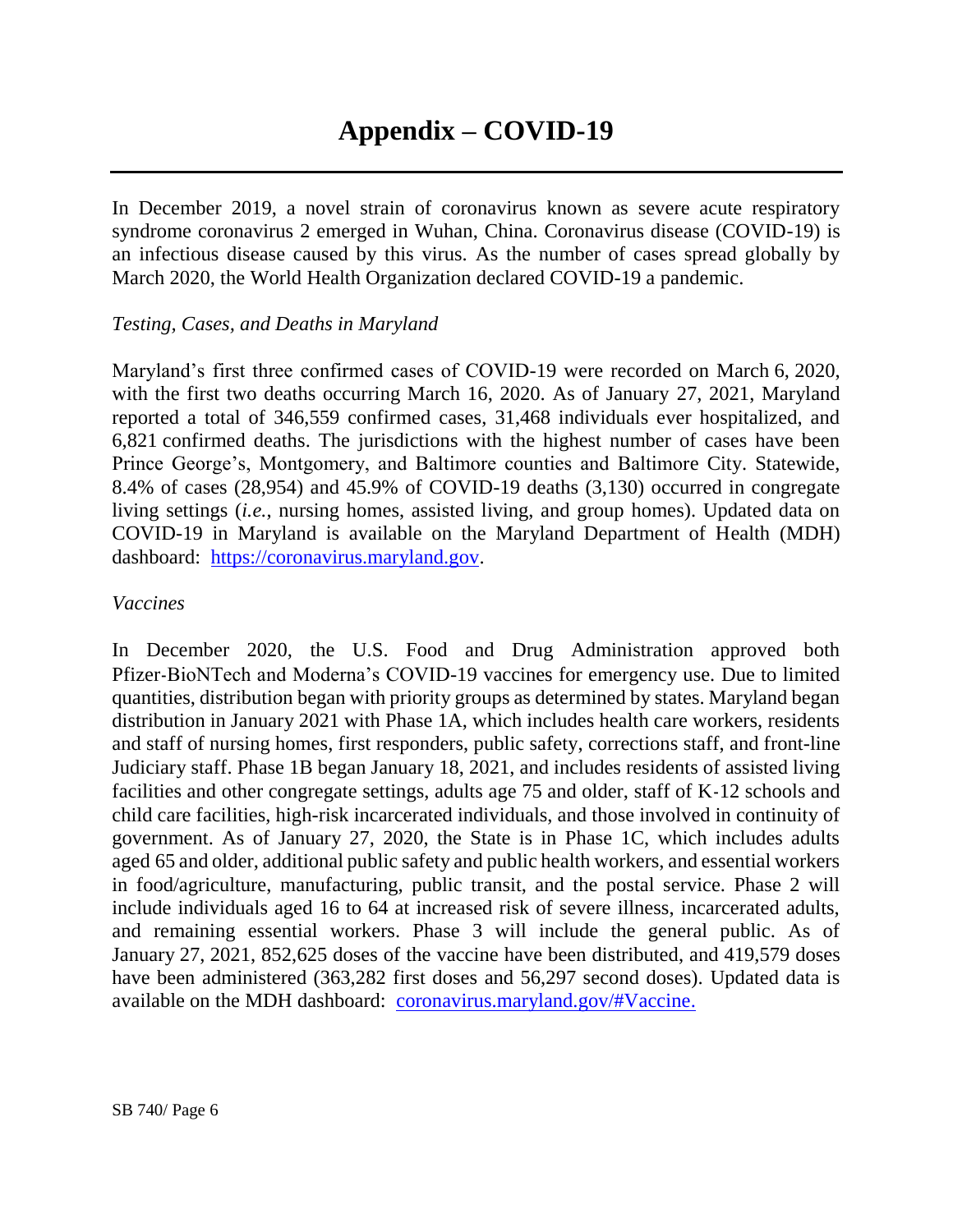### *Declaration of a State of Emergency and Initial Executive Orders*

On March 5, 2020, Governor Lawrence J. Hogan, Jr. declared a state of emergency and the existence of a catastrophic health emergency to deploy resources and implement the emergency powers of the Governor to control and prevent the spread of COVID-19. The declaration, which has been renewed several times (most recently January 21, 2021), initiated a series of executive actions, including moving the Maryland Emergency Management Agency to its highest activation level, activating the National Guard, and closing all public schools. The Governor then ordered the closure of in-house dining at bars and restaurants and banned mass gatherings of more than 50 people. This action was followed by a more extensive stay-at-home order on March 30, 2020, requiring closure of all nonessential businesses. This order remained in effect until May 15, 2020.

### *Emergency Legislation*

Chapters 13 and 14 of 2020 (the COVID-19 Public Health Emergency Protection Act of 2020) authorized the Governor, for the duration of the emergency, to take actions relating to health insurance, Medicaid, retailer profits, employer actions, and personnel at State health care facilities as a result of the state of emergency and catastrophic health emergency. The Acts also authorize the Secretary of Labor to determine certain individuals eligible for unemployment insurance (UI) benefits due to COVID-19. The Acts terminate April 30, 2021.

### *Subsequent Executive Orders and Advisories*

Since March 2020, the Governor has issued numerous executive orders relating to COVID-19, including (1) closing Maryland ports and harbors to passenger vessels; (2) expanding child care access; (3) expanding the scope of practice for health care practitioners, activating the Maryland Responds Medical Reserve Corps, controlling and restricting elective medical procedures, closing adult day care centers, and providing additional health care regulatory flexibility; (4) augmenting emergency medical services; (5) prohibiting price gouging; (6) fast tracking lab testing processes; (7) authorizing expanded telehealth services; (8) delegating authority to local health officials to control and close unsafe facilities; (9) extending certain licenses, permits, and registrations; (10) authorizing remote notarizations; (11) prohibiting evictions of tenants suffering substantial loss of income due to COVID-19, additionally prohibiting certain repossessions, restricting initiation of residential mortgage foreclosures, and prohibiting commercial evictions; (12) regulating certain businesses and facilities and generally requiring the use of face coverings; (13) establishing alternate health care sites and authorizing regulation of patient care space in health care facilities; and (14) implementing alterative correctional detention and supervision.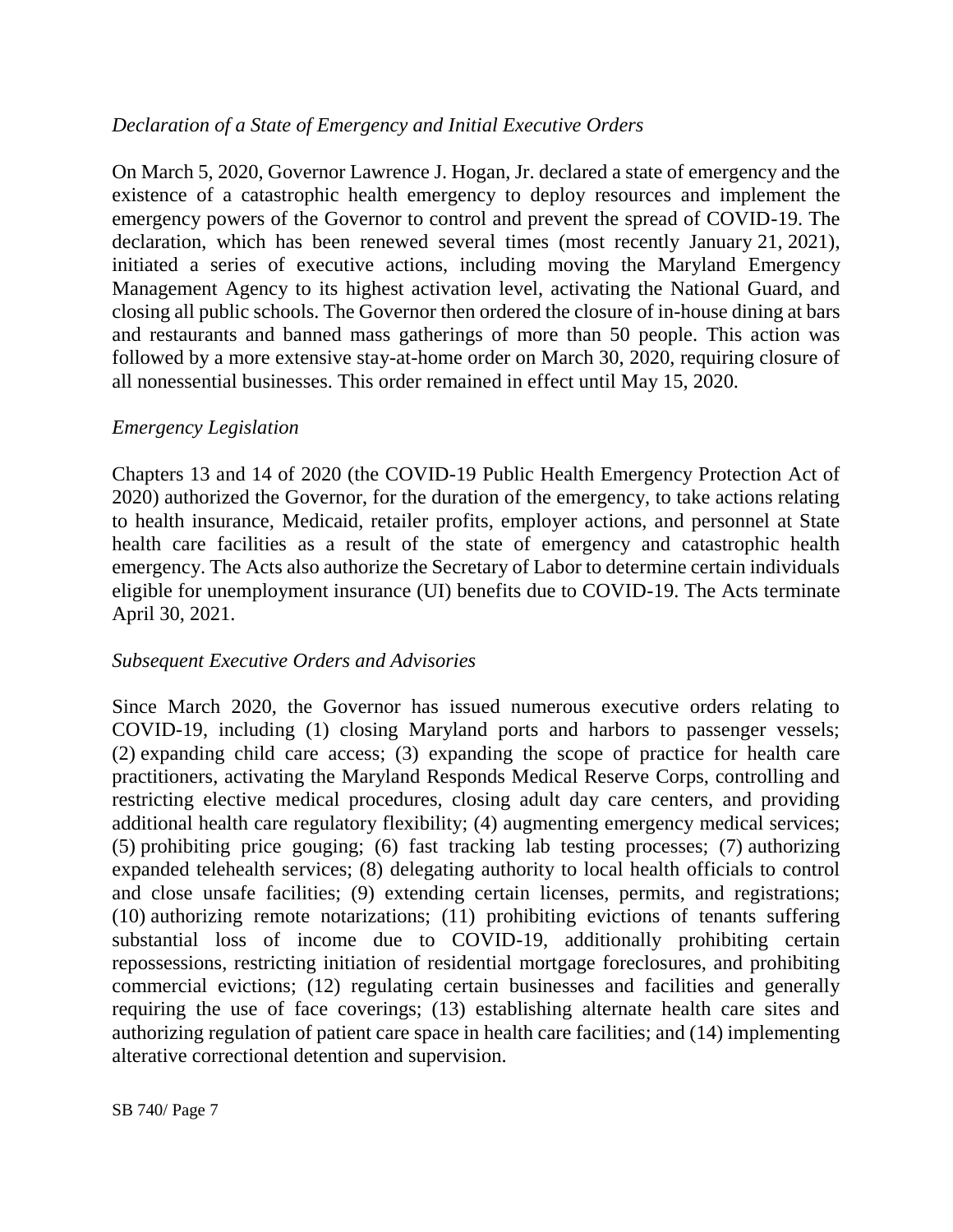### *Federal Legislation Regarding COVID-19*

Five federal emergency bills have been enacted to address the COVID-19 pandemic:

- the **Coronavirus Preparedness and Response Supplemental Appropriations Act**, which provided \$8.3 billion in emergency funds for federal agencies (including \$950 million through the U.S. Centers for Disease Control and Prevention for state and local response);
- the **Families First Coronavirus Response Act,** which addressed emergency family and medical leave and paid sick leave, specified insurance coverage of COVID-19 testing, and provided additional funding for nutrition assistance programs and unemployment benefits;
- the **Coronavirus Aid, Relief, and Economic Security (CARES) Act**, which included a Coronavirus Relief Fund for state and local governments; an Education Stabilization Fund for states, school districts, and institutions of higher education; a Disaster Relief Fund for state and local governments; additional funding for public health agencies to prevent, prepare for, and respond to COVID-19; funding for transit systems; an expansion and extension of eligibility for UI benefits, and additional temporary unemployment compensation of \$600 per week; \$349 billion for the establishment of the Paycheck Protection Program (PPP); a \$500 billion lending fund for businesses, cities, and states; and Economic Impact Payments to American households of up to \$1,200 per adult and \$500 per child;
- the **Paycheck Protection Program and Health Care Enhancement Act**, which provided an additional \$310 billion to PPP, \$75 billion for health care providers, \$60 billion for small business disaster loans, and \$25 billion for increased testing capacity; and
- the **Consolidated Appropriations Act, 2021, and Other Extensions Act**, which included \$908 billion in relief, including another \$284 billion for PPP, \$82 billion for schools, \$45 billion for transportation, \$25 billion in emergency assistance to renters, \$20 billion for vaccine distribution, \$13 billion for a major expansion in Supplemental Nutrition Assistance benefits, \$13 billion for agriculture and rural programs, \$10 billion for child care assistance, extended federal unemployment benefits of up to \$300 per week, extended the federal moratorium on evictions through January 31, 2021, and provided a second stimulus payment of up to \$600 per person.